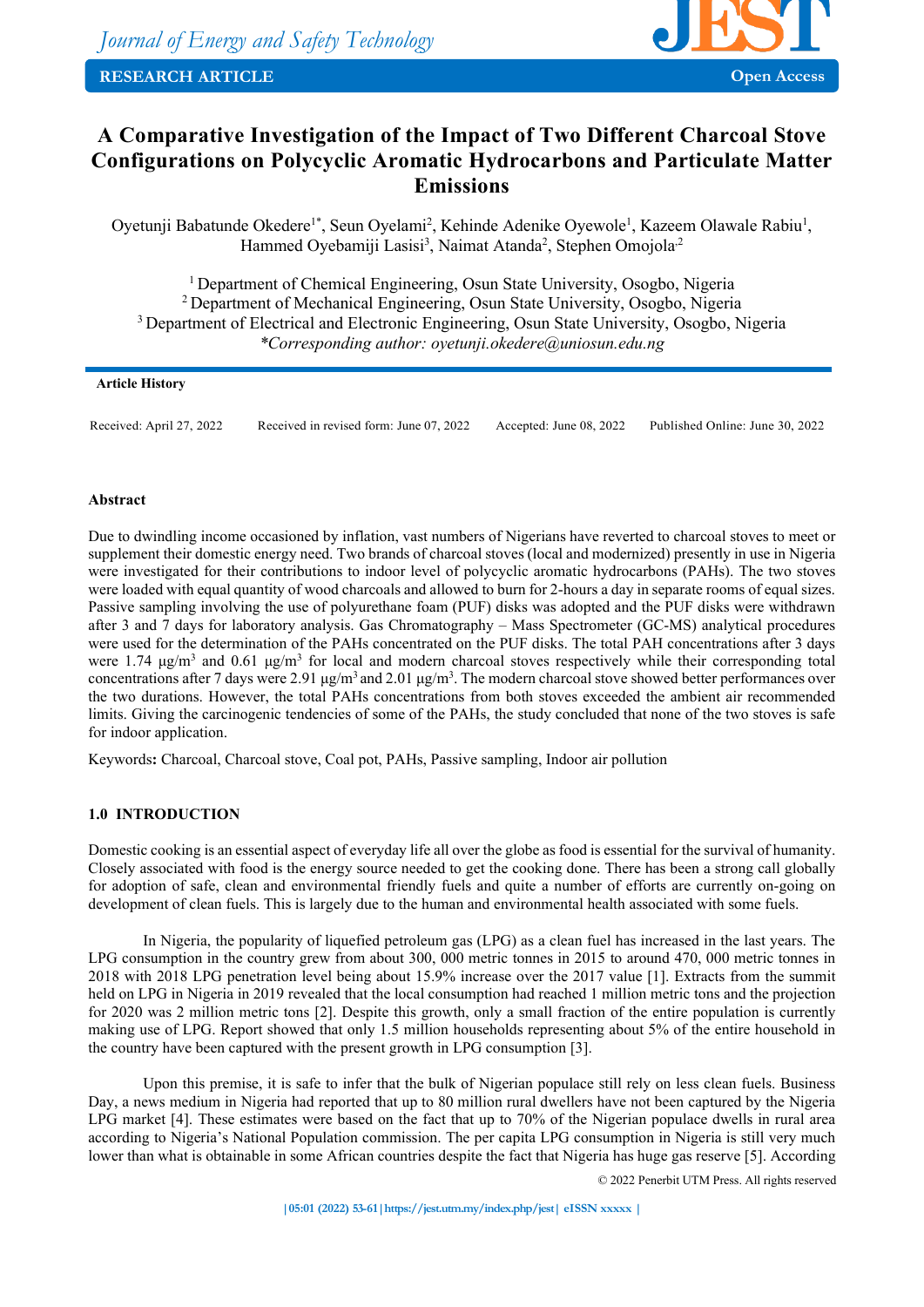to International Center for Energy and Environmental Development (ICEED), fire wood, charcoal and kerosene presently constitute up to 72% percent of domestic energy source in the country and 90% among rural dwellers in Nigeria [4,6].

The drive towards increasing LPG penetration may have suffered a setback from mid 2021 because of the recent increase in LPG price and general inflation which have robbed increasing number of middle income class of their purchasing power. The price of 12.5 kg bottle of LPG increased from an average of N4000 to N8000 (\$1= N 415 based on official rate); an increase of about 100%. Without corresponding increase in income, many Nigerians who had earlier adopted LPG have either totally or partially reverted to charcoal stoves to cater for their domestic cooking energy needs [7,8]. This is mostly true of middle and low income earners which form the bulk of Nigeria's population.

Charcoals, being of biomass origin are associated with emissions of polycyclic aromatic hydrocarbons (PAHs) when burnt because the combustion processes are largely incomplete [9,10]. PAHs are associated with serious human health hazards because of their carcinogenic, mutagenic and teratogenic tendencies [11-16]. Recent reports from toxicology and epidemiology studies have indicated an increase in the prevalence of cancer related diseases in Nigeria [17]. The recent hike in price of domestic cooking gas (LPG) in Nigeria has undoubtedly resulted in increase in usage of charcoal stoves (popularly called coal pot), thereby increasing the probability of exposure to carcinogens such as PAHs.

Quite a number of studies on measurement of PAHs have been undertaken recently in Nigeria. Ana et al. [18] studied the presence of PAHs in the ambient air of some oil producing communities of Niger Delta. Adesina et al. [15] studied the spatio- temporal occurrence of PAHs in the neighbourhood of medical wastes disposal facilities. The effects of PAHs emission from vehicular activities on ambient air were considered by Fakinle et al. [19]. Adesina et al. [16] also investigated the presence of PAHs in air and soil around municipal open dumpsite. Studies have also been conducted to investigate the presence of PAHs in Nigerian soils [20-23]. The studies have also been extended to various water bodies [24-27]. None of these studies considered the impact of charcoal stoves on indoor levels of PAHs.

Most charcoal stoves are used in the indoor environment (kitchen) just like the LPG stoves giving rise to serious indoor air pollution concern. There is no doubt that the price of LPG has increased and further increase is anticipated in the nearest future as the Federal Government has communicated its intention to withdraw subsidies it currently pays on imported refined petroleum products in the first quarter of 2022. The utilization of charcoal stoves is therefore likely to assume permanence in the face of dwindling disposable income. Owing to the reported increase in the incidence of cancer related diseases; the present study investigated the indoor concentrations of PAHs and particulate matter from two different charcoal stove configurations that are presently in use in the country by passive sampling of the emitted smoke. Passive samplers are affordable and easy to assemble. They consist of polyurethane foam and stainless steel plates arrangement erected at desirable heights. The sampling process involves diffusion of PAHs laden emissions to the surface of the PUF which is subsequently extracted and determined by appropriate laboratory and analytical procedures. The present study was carried out with a view to establishing if any of the stove configurations is safe for indoor application even over a short time period.

# **2.0 METHODOLOGY**

# **2.1 Materials Used and Sample Collection**

The materials used for the experiment include wood charcoals which were sourced from open local markets in Nigeria and two different configurations of charcoal stoves that are mostly used in the country. Figure 1 and Figure 2 show the two charcoal stoves. The first is a locally fabricated stove while the second is a modernized charcoal stove. Other materials include the polyurethane foam (PUF) passive samplers which were used for air sampling. Each passive sampler was made of two different sizes of stainless steel bowls of diameter (20 and 22 cm) and polyurethane foam having a surface area of  $102 \text{ cm}^2$ .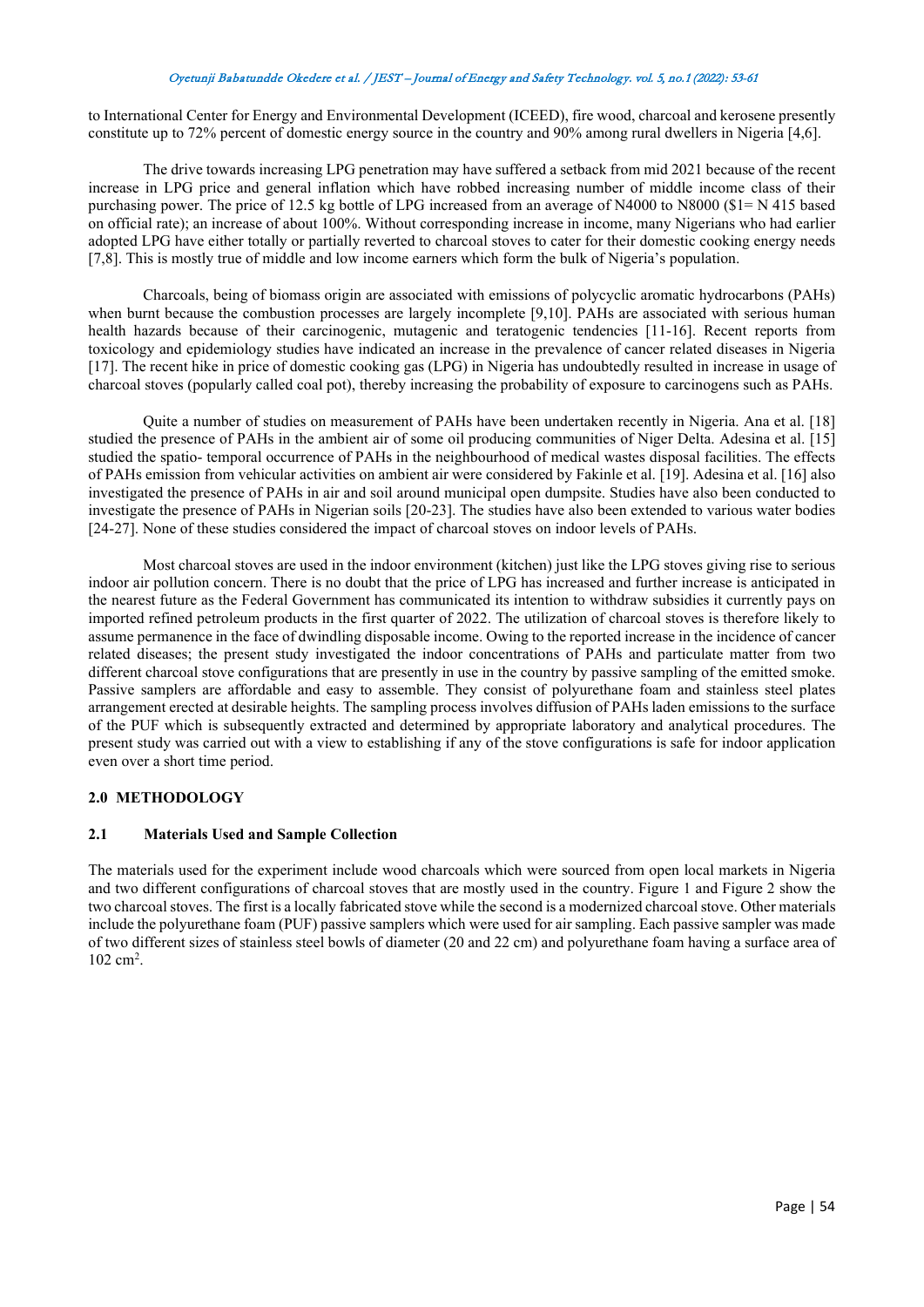

**Figure 1**. Flowchart of the study.



**Figure 2:** Modern charcoal stove (MS)

Pre-cleaning of the PUF disks was achieved by washing with distilled water followed by additional washing with acetone and petroleum ether in two separate 24 h processes. The PUFs were dried in a dessicator, enclosed in an aluminum foil and taken to the experimental rooms [15,16]. Equal masses of charcoals were fed into the two stoves and ignited in two indoor environments (rooms) of the same size. The window arrangement in most middle income owner's houses in Nigeria is the aluminum sliding window type. These were open half way in the two experimental rooms to match the real life cooking scenario in most houses. The burning processes in the two rooms were commenced simultaneously and stopped after 2 hours to ensure uniformity. Polyurethane foam (PUF) passive samplers positioned at equal distances from the stoves were used to collect air samples. The PUFs were withdrawn after 3 and 7 days. For passive sampling of particulate matter, equilibrated pre-weighed filter papers were placed inside petri dishes in the experimental rooms alongside the PUFs. The surfaces of the filters were completely left open. The filters were withdrawn after 24 – hours and re-weighed. The quantity of particulate matter deposited was determined by gravimetric procedure based on total air volume of  $3 \text{ m}^3/\text{day}$  [28, 29].

# **2.2 Sample Processing And Analysis For Determination of PAHs**

Sohxlet extraction procedure using dichloromethane was conducted for 24 h to extract the PAHs from the PAH laden PUFs. Cleaning up and elution were done with 5 g of silica gel column and and 40 mL 1:1, DCM:Hexane followed by concentration in a rotary evaporator using a stream of nitrogen. Analysis of the samples was achieved with gas chromatography (Agilent 7890) with mass detector (Agilent 5975) that was done in selected ion monitoring mode and using electron impact ionization. The chromatographic column has a dimension of  $30 \text{ m} \times 0.25 \text{ mm}$  with internal diameter  $\times$  0.25 µm film thickness. The temperature program for the analytical procedure was set as: 90 °C (1.0 min), 30 °C/min, 250 °C, 4 °C/min, 330 °C (5 min).

PAHs were determined in laboratory and field blanks and external standard method was adopted to quantify PAHs. Pre-extraction procedure involved spiking of the samples with 25 mL of recovery standard (RS) which contained 20 ng of phenanthrene d10 recovery ranged between 80 and 90%. Field blanks were below detection limit for all compounds of interest; therefore, no blank correction was required. The concentrations of PAHs in air were obtained by dividing the amount deposited on the PUF ( $\mu$ g) by air volume  $(m^3)$ . Global Atmospheric Passive Sampling (GAPS)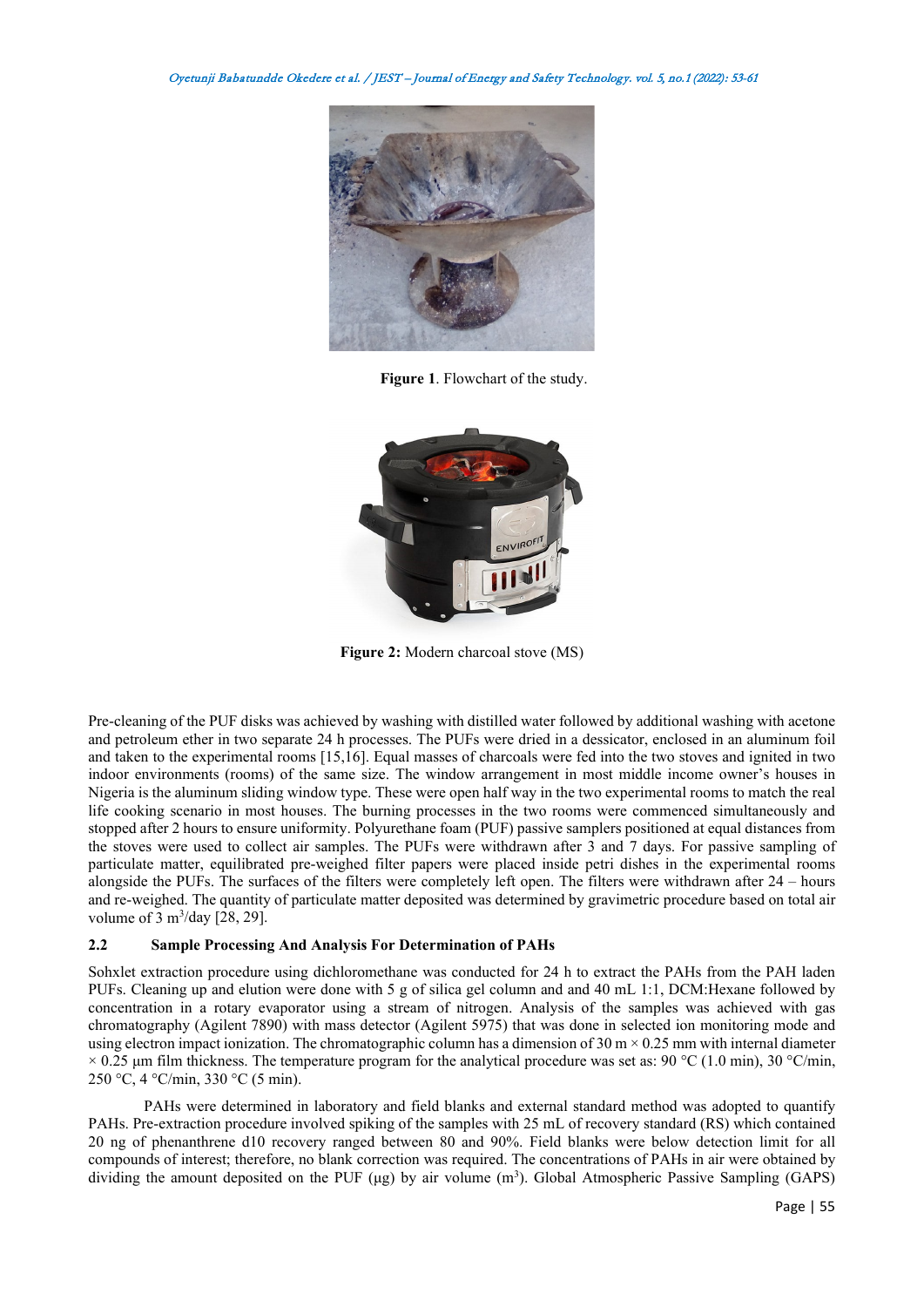network template was used for the computation of the effective air volume. Duration of deployment, mean temperature, rate of sampling were the template input parameters [30, 31].

# **3.0 RESULTS AND DISCUSSION**

# **3.1 PAHs from locally fabricated charcoal stove**

Table 1 shows the 3-day and 7-day concentrations of PAHs obtained from the GCMS analysis of PUFs exposed to emissions from the deployment of the locally fabricated charcoal stove that is commonly used in Nigeria. Out of the sixteen priority PAHs, ten were detected in the two burning scenarios (3 and 7 days). The observed PAHs were naphthalene (Nap), acenaphthene (Ace), fluorine (Flu), phenanthrene (Phe), anthracene (Ant), fluoranthene (Flt), pyrene (Pyr), benzo[a]anthracene (BaA), chrysene (Chy) and benzo[k]fluoranthene (Bkf). In the two scenarios, one low molecular weight PAH (acenaphthylene (Ace)) was not detected while remaining undetected PAHs were of high molecular weight and these include benzo[b]fluroanthene (BbF), benzo[a]pyrene (BaP), indeno(1,2,3-cd)pyrene (IndP), dibenzo[a,h]anthracene (DahA) and benzo[g,h,i]perylene (BghiP).

|                        |           | 3-days    |           |                | 7-days         |           |
|------------------------|-----------|-----------|-----------|----------------|----------------|-----------|
| PAHs                   | $S_1$     | $S_2$     | Mean      | S <sub>1</sub> | S <sub>2</sub> | Mean      |
| Naphthalene            | 0.37      | 0.389     | 0.3795    | 0.401          | 0.503          | 0.452     |
| Acenaphthene           | 0.1       | 0.103     | 0.1015    | 0.22           | 0.241          | 0.2305    |
| Acenaphthylene         | NA        | <b>NA</b> | <b>NA</b> | NA.            | NA.            | <b>NA</b> |
| Fluorene               | 0.271     | 0.29      | 0.2805    | 0.302          | 0.289          | 0.2955    |
| Phenanthrene           | 0.298     | 0.292     | 0.295     | 0.402          | 0.335          | 0.3685    |
| Anthracene             | 0.1       | 0.09      | 0.095     | 0.221          | 0.403          | 0.312     |
| Fluroanthene           | 0.114     | 0.121     | 0.1175    | 0.313          | 0.41           | 0.3615    |
| Pyrene                 | 0.092     | 0.11      | 0.101     | 0.325          | 0.391          | 0.358     |
| Benzo[a]anthracene     | 0.1       | 0.1       | 0.1       | 0.121          | 0.158          | 0.1395    |
| Chrysene               | 0.277     | 0.255     | 0.266     | 0.401          | 0.375          | 0.388     |
| Benzo[b]fluroanthene   | <b>NA</b> | <b>NA</b> | <b>NA</b> | NA.            | NA.            | <b>NA</b> |
| Benzo[k]fluroanthene   | 0.003     | 0.002     | 0.0025    | 0.005          | 0.007          | 0.006     |
| Benzo[a]pyrene         | NA        | NA        | <b>NA</b> | NA.            | NA.            | NA        |
| Indeno(1,2,3-cd)pyrene | NA        | NA        | <b>NA</b> | NA.            | NA.            | NA        |
| Dibenzo(a,h)anthracene | NA        | NA        | <b>NA</b> | NA.            | NA.            | NA        |
| Benzo[ghi]perylene     | NA        | NA        | NA        | NA             | NA.            | NA        |

**Table 1:** Concentrations of PAHs from local charcoal stove (μg/m<sup>3</sup> )

After 3-days of PUF exposure, the mean concentrations of the naphthalene, acenaphthene, fluorene, phenanthrene, anthracene, fluoranthene, pyrene, benzo[a]anthracene, chrysene and benzo[k]fluoranthene were 0.38, 0.10, 0.28, 0.30, 0.10, 0.12, 0.10, 0.10, 0.27 and 0.003  $\mu$ g/m<sup>3</sup>. Their corresponding concentrations after 7 days were 0.45, 0.23, 0.30, 0.37,  $0.31, 0.36, 0.36, 0.14, 0.39$  and  $0.006 \mu g/m<sup>3</sup>$ . These results indicated that the concentrations of PAHs increased with the duration of exposure of the PUF. The total concentrations of all the PAHs emitted after 3 and 7 days were 1.74  $\mu$ g/m<sup>3</sup> and 2.91 μg/m<sup>3</sup> respectively. These concentrations are well above the permissible limit of 10 ng/m<sup>3</sup> set for concentration of total PAHs in air by China and European Union [16, 31]. Naphthalene was the highest contributor to the  $\Sigma$  PAH concentrations accounting for 21.8% and 15.5% after 3 and 7 days respectively.

The sources of polycyclic aromatic hydrocarbons in the environment are ubiquitous and several authors have reported varying concentrations of PAHs in air depending of the emitting sources. Adesina et al. [16] reported mean outdoor Σ PAH concentrations between  $3.3 - 4.0 \mu g/m^3$  in the vicinity of open burning sites for municipal wastes. In another ambient air study of PAH concentrations in the oil producing communities of Niger Delta, Nigeria,  $\Sigma$  PAH concentrations in the range of 0.000023 -0.074  $\mu$ g/m<sup>3</sup> were obtained by Ana et al [18]. While the  $\Sigma$  PAH concentrations obtained in this study for indoor burning of charcoal were lower than those obtained by Adesina et al [16] for outdoor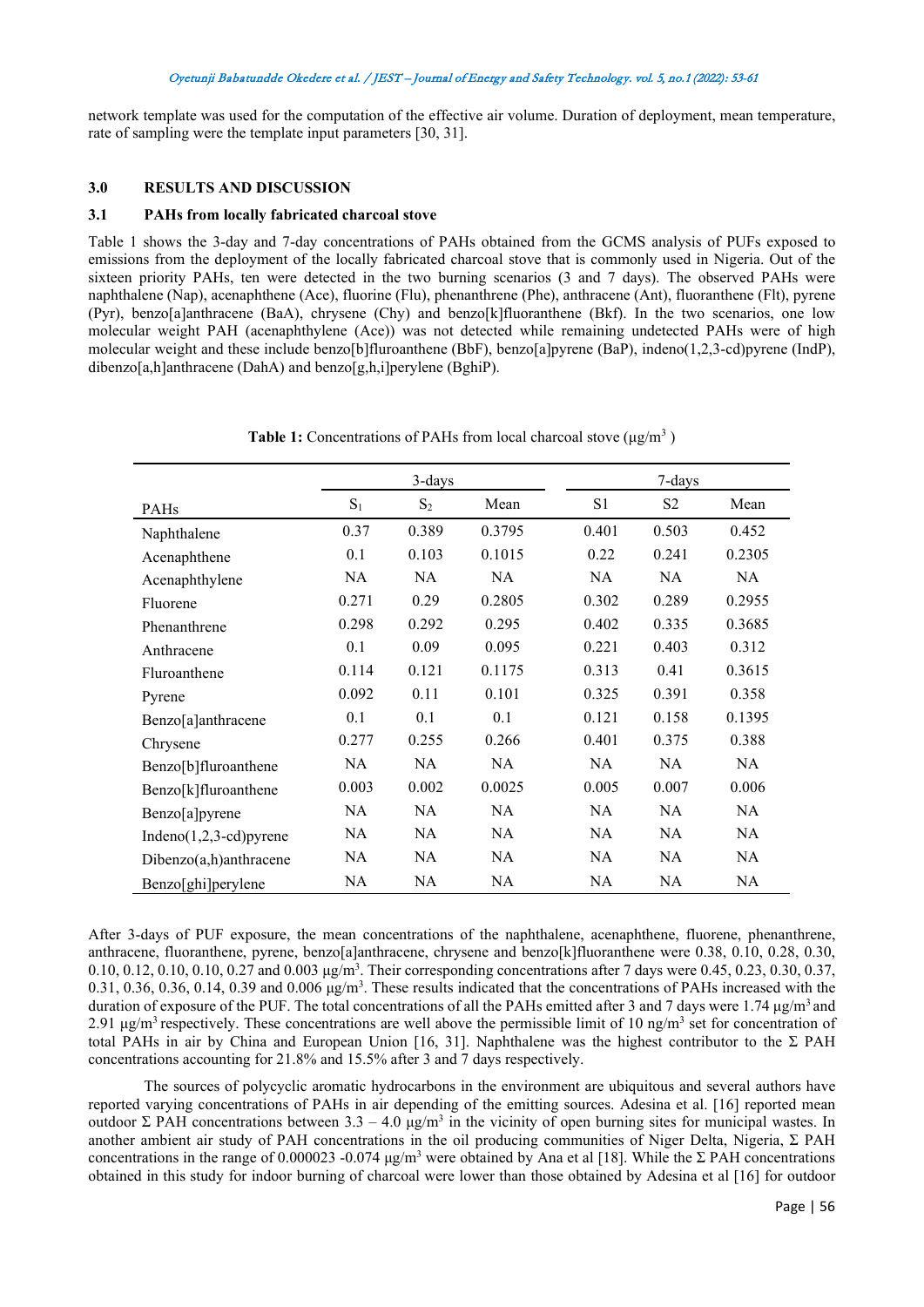burning of municipal wastes, they are clearly higher than those obtained by Ana et al. [18] for ambient environments of oil producing communities. It is instructive to state that the PUFs were exposed for 28 days by Adesina et al. [16].

The  $\Sigma$  PAH concentrations obtained in this study were also compared with indoor levels of PAHs from other parts of the world. For instance, Gevao et al. [28] obtained the mean  $\Sigma$  PAH concentrations for indoor air in Kuwait to range between  $1.3 - 16$  ng/m<sup>3</sup>. Cristale et al. [33] reported indoor air total PAHs influenced by outdoor burning of sugarcane in Araraquara, Brazil as 22.9 ng/m<sup>3</sup> These concentrations are clearly lower when compared with  $\Sigma$  PAH concentrations obtained in this study.

Seven (benzo[a]anthracene, chrysene, benzo[b]fluoranthene, benzo[k]fluoranthene, benzo[a]pyrene, indeno[1, 2, 3-cd]pyrene, and Dibenzo(a,h)anthracene) of the sixteen priority PAHs have been identified as having carcinogenic tendencies. Out of the seven carcinogenic PAHs, only three were detected and these were benzo[a]anthracene, chrysene and benzo[k]fluoranthene. Their respective mean concentrations from the locally fabricated stove after 3 days of charcoal burning were 0.10, 0.27and 0.003 μg/m<sup>3</sup> while their corresponding concentrations after 7 days were and 0.14, 0.39 and 0.006 μg/m<sup>3</sup>. The total concentrations of carcinogenic PAHs present after 3 and 7 days were 0.37 μg/m<sup>3</sup> and 0.53 μg/m<sup>3</sup> respectively. Although, benzo[a]pyrene, the reference PAH for carcinogenic PAHs was not detected, the presence of the three carcinogenic PAHs also poses a worrisome situation considering that it is an indoor environment with limited ventilation.

# **3.2 PAHs Modernized Charcoal Stove**

Table 2 shows the concentrations of the emitted PAHs from modernized charcoal stove that is also in use in Nigeria. This stove was deployed simultaneously with the locally fabricated stove in a separate room but all other experimental conditions were similar. With the exception of benzo[k]fluroanthene which was not detected after 3 days of charcoal burning in the modernized charcoal stove, all other nine PAHs that were detected during the deployment of the locally fabricated stove were also detected after 7 days. Again, there was an increase in the concentrations of the emitted PAHs between 3 and 7 days of burning. Generally, the modernized stove showed slight reduction in the concentrations of the emitted PAHs over the locally fabricated stove.

|                          | Modernized Stove |           |           |       | Modernized Stove |        |  |
|--------------------------|------------------|-----------|-----------|-------|------------------|--------|--|
| PAHs                     | $S_1$            | $S_2$     | Mean      | S1    | S <sub>2</sub>   | Mean   |  |
| Naphthalene              | 0.285            | 0.273     | 0.279     | 0.38  | 0.401            | 0.3905 |  |
| Acenaphthene             | 0.003            | 0.004     | 0.0035    | 0.181 | 0.207            | 0.194  |  |
| Acenaphthylene           | NA               | <b>NA</b> | <b>NA</b> | NA    | NA               | NA     |  |
| Fluorene                 | 0.153            | 0.14      | 0.1465    | 0.279 | 0.29             | 0.2845 |  |
| Phenanthrene             | 0.008            | 0.003     | 0.007     | 0.301 | 0.29             | 0.2955 |  |
| Anthracene               | 0.005            | 0.002     | 0.005     | 0.205 | 0.248            | 0.2265 |  |
| Fluroanthene             | 0.143            | 0.137     | 0.145     | 0.158 | 0.201            | 0.1795 |  |
| Pyrene                   | 0.036            | 0.03      | 0.033     | 0.108 | 0.09             | 0.099  |  |
| Benz[a]anthracene        | 0.013            | 0.01      | 0.0115    | 0.105 | 0.122            | 0.1135 |  |
| Chrysene                 | 0.017            | 0.014     | 0.0155    | 0.22  | 0.31             | 0.265  |  |
| Benzo[b]fluroanthene     | NA               | <b>NA</b> | NA        | NA    | NA               | NA     |  |
| Benzo[k]fluroanthene     | NA               | <b>NA</b> | <b>NA</b> | 0.004 | 0.003            | 0.0035 |  |
| Benzo[a]pyrene           | NA               | <b>NA</b> | <b>NA</b> | NA    | <b>NA</b>        | NA     |  |
| $Indeno(1,2,3-cd)pyrene$ | NA               | <b>NA</b> | <b>NA</b> | NA    | <b>NA</b>        | NA     |  |
| Dibenzo(a,h)anthracene   | NA               | <b>NA</b> | <b>NA</b> | NA    | <b>NA</b>        | NA     |  |
| Benzo[ghi]perylene       | NA               | NA        | NA        | NA    | NA               | NA.    |  |

| Table 2: Concentrations of PAHs from modernized charcoal stove $(\mu g/m^3)$ |  |  |  |
|------------------------------------------------------------------------------|--|--|--|
|------------------------------------------------------------------------------|--|--|--|

After 3-days of PUF exposure, the mean concentrations of the naphthalene, acenaphthene, fluorene, phenanthrene, anthracene, fluoranthene, pyrene, benzo[a]anthracene and chrysene were 0.28, 0.004, 0.15, 0.007, 0.005, 0.15, 0.03, 0.01 and  $0.02 \mu\text{g/m}^3$  respectively while their corresponding concentrations after 7 days  $0.39, 0.19, 0.28, 0.30, 0.23, 0.17, 0.10$ ,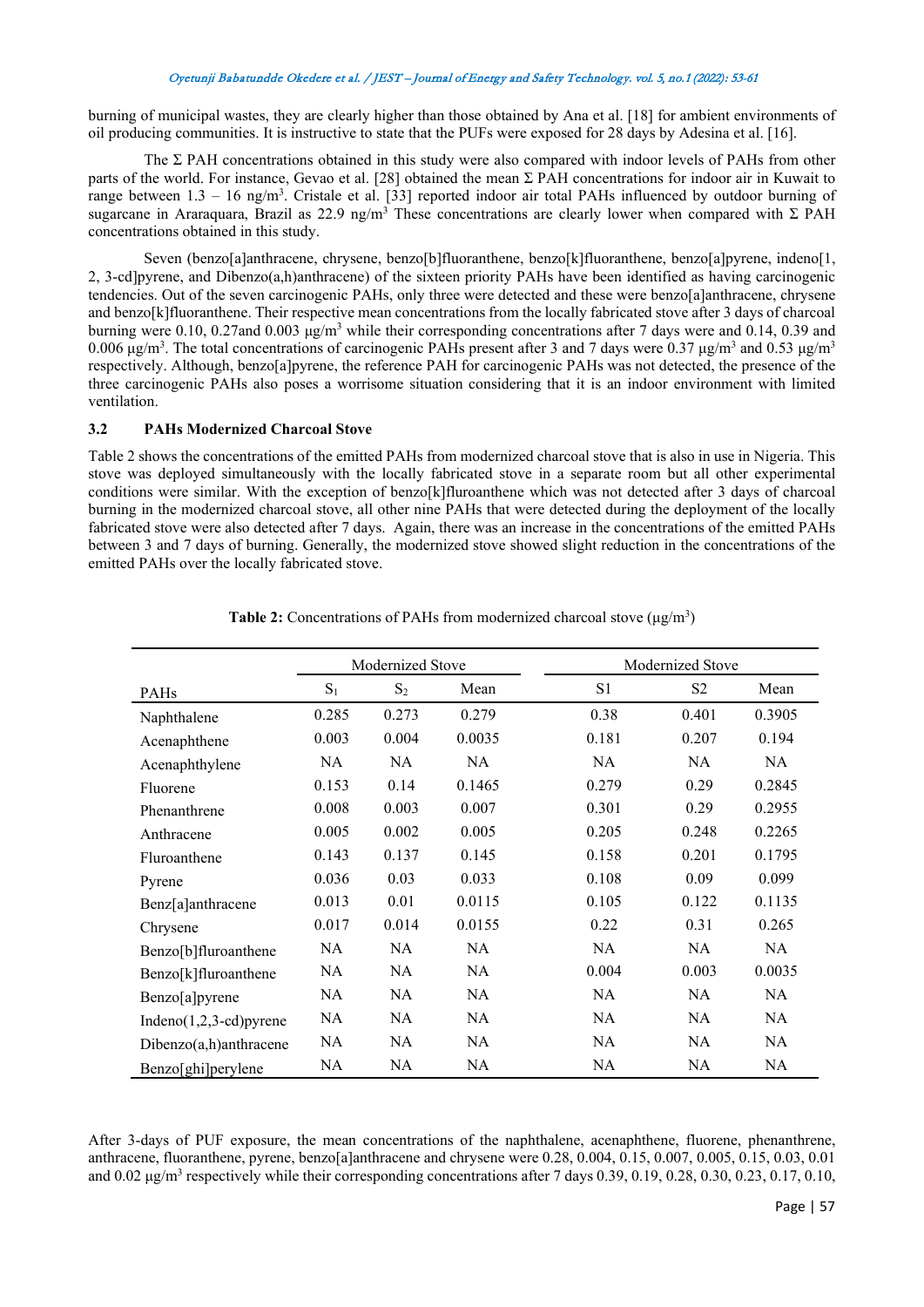$0.11, 0.27 \,\mu$ g/m<sup>3</sup>. In addition to the nine PAHs, benzo[k] fluroanthene which was detected after 7 days had a concentration of 0.004 μg/m<sup>3</sup>. The total PAH concentrations after 3 and 7 days were 0.61 μg/m<sup>3</sup> and 2.01 μg/m<sup>3</sup> respectively which also exceeded the permissible limit. Benzo[a]anthracene and chrysene with mean concentrations 0.01  $\mu$ g/m<sup>3</sup> and 0.02  $\mu$ g/m<sup>3</sup> were the only carcinogenic PAHs detected in the 3 day samples. The 7 days sample had Benzo[a]anthracene (0.11  $\mu$ g/m<sup>3</sup>), chrysene  $(0.27 \mu g/m^3)$  and benzo[k]fluroanthene  $(0.004 \mu g/m^3)$  as the present carcinogenic PAHs. The total carcinogenic PAHs after 3 and 7 days were  $0.378 \mu g/m^3$  and  $0.3832 \mu g/m^3$  respectively.

# **3.3 PAH Diagnostic Ratios**

In the study of PAHs, it is customary to carry out source attributions which helps to identify the sources of PAHs observed in the environment under investigation. One of the methods commonly used to achieve this objective is the PAH diagnostic ratio. This is a binary ratio approach for identification of PAH source and it entails comparison of pairs of frequently found PAHs [18]. The determination of the source of PAHs with the use of specific isomeric ratios of PAHs was further buttressed by Kim et al. [34]. The ratio was described as comparison between low molecular weight PAHs to those having high molecular weight. These ratios have been reported in many published literature for different sources.

For example, the ratios Ind/[Ind +BghiP] = 0.56, Flt/[Flt +Pyr] > 0.50, Ant/[Ant +Phe] > 0.10, BaP/BghiP =  $0.90 \le 6.60$  and BaA/[BaA +Chy] > 3.50 depict coal combustion as the source of the observed PAHs. For vehicular sources, the diagnostic ratios Ind/[Ind +BghiP] =  $0.18 \le 0.40$ , Flt/[Flt +Pyr] =  $0.40 \le 0.50$ , Ant/[Ant +Phe] <  $0.10$ , BaP/BghiP =  $0.30 \le 0.44$  and BaA/[BaA +Chy] =  $0.40 \le 0.50$ . the reported diagnostic ratios that will confirm the PAHs as coming from combustion biomass materials (wood, charcoal etc) must comply with Ind/[Ind +BghiP] =  $0.62$ , Flt/[Flt  $+Pyr$  > 0.50, and BaA/[BaA +Chy] > 0.43 [18].

In the present study, the material that underwent combustion was wood charcoal and the marker PAHs for establishment of diagnostic ratios are indeno(1,2,3-cd)pyrene, benzo[ghi]perylene, fluroanthene, pyrene, benz[a]anthracene as well as chrysene. However, indeno(1,2,3-cd)pyrene, and benzo[ghi]perylene were not detected from wood combustion in either of the stoves investigated in this study. Alternative diagnostic ratios (Flt/[Flt +Pyr] > 0.50, and BaA/[BaA +Chy] > 0.43 thus employed. The ratio Flt/[Flt +Pyr] (Table 1) for the PUF disks exposed to emissions from the local charcoal stove and withdrawn after 3 and 7 days are 0.54 and 0.504 respectively. These ratios are clearly in agreement with the previous studies which put the ratio at any value greater than 0.5. The ratio Flt/[Flt +Pyr] for modernized charcoal stove yielded 0.81 and 0.64 after 3 and 7 days respectively. These values equally exceeded 0.5, thereby affirming that the observed PAHs were from biomass combustion sources. The application of diagnostic ratio BaA/[BaA +Chy] to PUFs exposed to emissions from the local stove for 3 days yielded BaA/[BaA +Chy] =0.425  $\approx$  0.43, which also affirms that the observed PAHs were from biomass burning.

#### **3.4 Toxicity Equivalence**

The extent of toxicity of the individual PAH is usually expressed in terms of toxicity equivalence (TEQ) which is a product of toxicity equivalent factor (TEF) and the concentration of the PAH. The TEQs of the PAHs emitted by the two charcoal stove configurations are presented in Table 3. Clearly, the total TEQs (TTEQ) are in the order LS7  $(0.024)$  >  $MS7 (0.018) > LS3 (0.015) > MS3 (0.002)$ . The LS certainly emitted more emissions than the MS although both stoves are not suitable for indoor use based on observed total PAH concentrations that exceeded 10 ng/m<sup>3</sup> permissible limit. The present condition of use of the stoves is even more worrisome considering the fact that the PAHs are released directly into indoor environments with poor ventilation.

|                    | <b>Local Stove</b> |          |           | Modernized Stove |           |  |
|--------------------|--------------------|----------|-----------|------------------|-----------|--|
| PAHs               | <b>TEF</b>         | 3-days   | 7-days    | 3-days           | 7-days    |  |
| Naphthalene        | 0.001              | 0.00038  | 0.000452  | 0.000279         | 0.000391  |  |
| Acenaphthene       | 0.001              | 0.000102 | 0.000231  | 3.5E-06          | 0.000194  |  |
| Acenaphthylene     | 0.001              | NA.      | <b>NA</b> | <b>NA</b>        | <b>NA</b> |  |
| Fluorene           | 0.001              | 0.000281 | 0.000296  | 0.000147         | 0.000285  |  |
| Phenanthrene       | 0.001              | 0.000295 | 0.000369  | 0.000007         | 0.000296  |  |
| Anthracene         | 0.01               | 0.00095  | 0.00312   | 0.00005          | 0.002265  |  |
| Fluroanthene       | 0.001              | 0.000118 | 0.000362  | 0.000145         | 0.00018   |  |
| Pyrene             | 0.001              | 0.000101 | 0.000358  | 0.000033         | 0.000099  |  |
| Benzo[a]anthracene | 0.1                | 0.01     | 0.01395   | 0.00115          | 0.01135   |  |

Table 3: Toxicity equivalent of PAHs (μg/m<sup>3</sup>)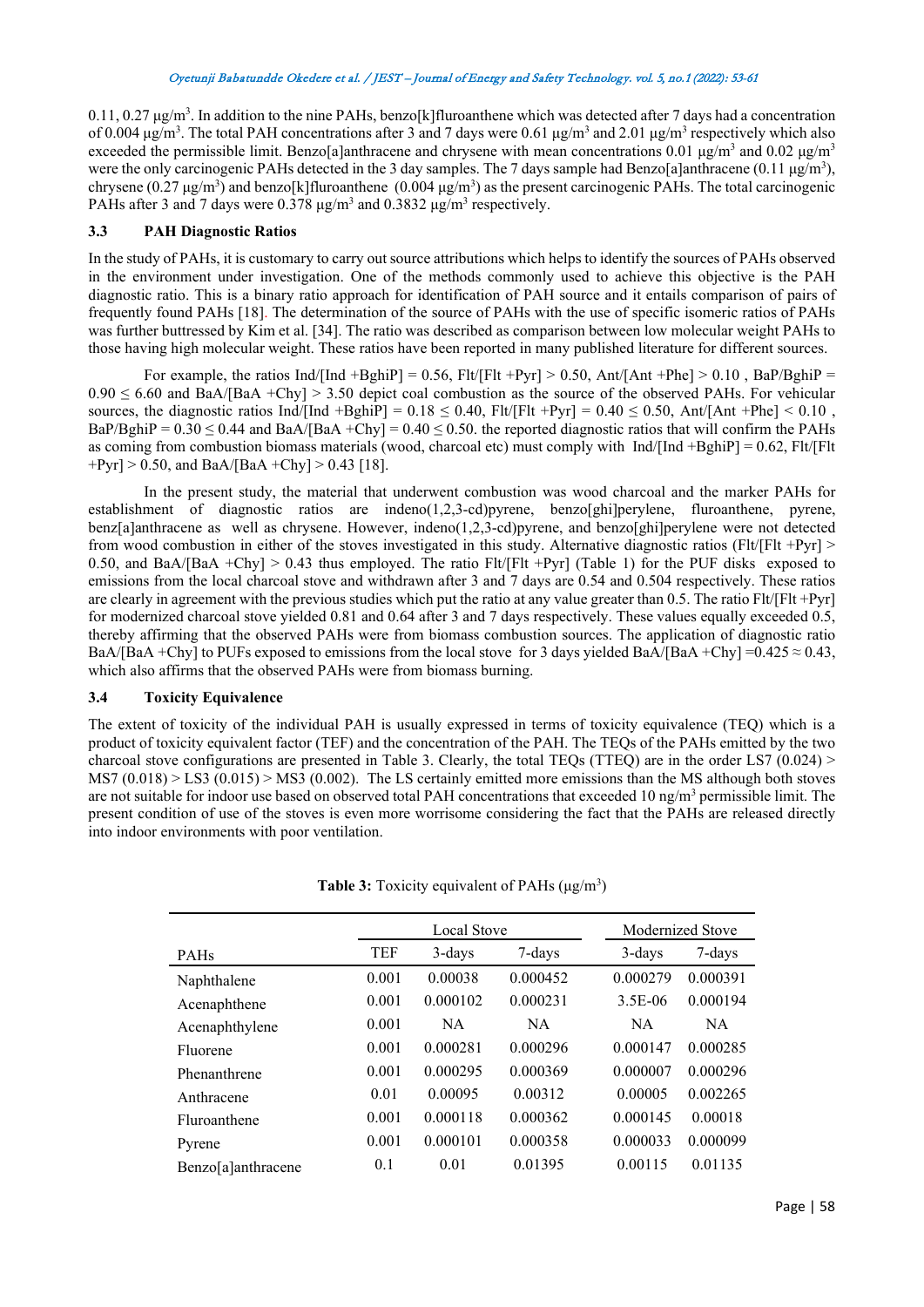| Chrysene                    | 0.01 | 0.00266  | 0.00388   | 0.000155 | 0.00265   |
|-----------------------------|------|----------|-----------|----------|-----------|
| Benzo[b]fluroanthene        | 0.1  | NA       | <b>NA</b> | NA       | NA.       |
| Benzo[k]fluroanthene        | 0.1  | NA.      | 0.0006    | NA       | 0.00035   |
| Benzo[a]pyrene              |      | NA.      | <b>NA</b> | NA       | <b>NA</b> |
| Indeno $(1,2,3$ -cd) pyrene | 0.1  | NA       | <b>NA</b> | NA       | <b>NA</b> |
| Dibenzo(a,h)anthracene      | 0.1  | NA.      | <b>NA</b> | NA       | NA.       |
| Benzo[ghi]perylene          | 0.01 | NA       | <b>NA</b> | NA       | NA.       |
| <b>TTEO</b>                 |      | 0.014885 | 0.023616  | 0.001969 | 0.018058  |

#### **3.5 Suspended Particulate Matter Concentration**

Gravimetric procedure was adopted for the determination of suspended particulate matter (SPM) in the two indoor environments. This entails the use of equilibrated filter papers whose pre and post experiment weights were taken. The levels of particulates were determined by dividing the weight difference by the volume of air sampled. The 24- hour concentrations of suspended particulate matter in the two experiment room are depicted in Table 4. The obtained values for SPM from the local and modernized stoves were 33,800  $\mu$ g/m<sup>3</sup> and 10,000  $\mu$ g/m<sup>3</sup> respectively. There is presently no set limit for indoor level of SPM in Nigeria, however, the permissible limit set for SPM in ambient air is 250  $\mu$ g/m<sup>3</sup>. Clearly, the indoor levels of SPM associated with the use of the two charcoal stoves markedly exceeded the outdoor permissible thresh-holds.

**Table 4**: Total suspended particulate matter

| M1    | M <sub>2</sub> | Mean  | Concentration<br>$(\mu g/m^3)$ | M1    | M <sub>2</sub> | Mean | Concentration<br>$(\mu g/m^3)$ |
|-------|----------------|-------|--------------------------------|-------|----------------|------|--------------------------------|
| 0.103 | 0.1            | 0.102 | 33,800                         | 0.004 | 0.056          | 0.03 | 10,000                         |

# **4.0 CONCLUSION**

A comparative study on the PAHs emission characteristics of two different configurations of charcoal stoves that are commonly used in Nigeria was carried out. The two stove configurations were the locally fabricated and the modernized stoves. The study became imperative due to the rising cost of LPG which has forced most Nigerians to either revert wholly or partly to charcoal stoves to meet their domestic energy need in the face of dwindling income. The study found the modernized stove to emit lesser PAHs and SPM than the locally fabricated stove under identical deployment conditions. However, none of the two stoves is safe for indoor use considering the fact that the total PAH and SPM concentrations exceeded the permissible ambient air limits. The total PAH concentrations obtained in this are higher than PAHs concentrations reported for Brazil and Kuwait for indoor environments. Within the limit of experimental error, the PAH diagnostic ratio confirmed that the PAHs obtained in this study were actually attributable to wood charcoal burning. Awareness on the need to desist from usage of the charcoal stoves in an indoor environment has to be stepped up in order to safeguard the public health. The use of charcoal stoves must be restricted to outdoor environment.

#### **Acknowledgement**

The authors wish to acknowledge the craftsmen at the Mechanical Engineering Workshop of Osun State University who assisted in the fabrication and assembling of the passive samplers.

#### **References**

- [1] Department of Petroleum Resources (DPR) 2018. Nigerian Oil and Gas industry Annual Report. https://www.resourcedata.org/dataset/rgi21- 2018-department-of-petroleum-resources-nigerian-oil-and-gas-industry-annual-report. (Accessed January 2, 2022)
- [2] Nigeria LPG Summit 2019. Post show report: harmonizing development and growth in Nigeria and Africa. https://theenergyintelligence.com/7591-2/. Accessed January 21, 2022)
- [3] Jeremiah, K. 2019. FG projects rise in LPG demand as price soars. https://guardian.ng/energy/fg-projects-rise-in-lpg-consumption-as-price-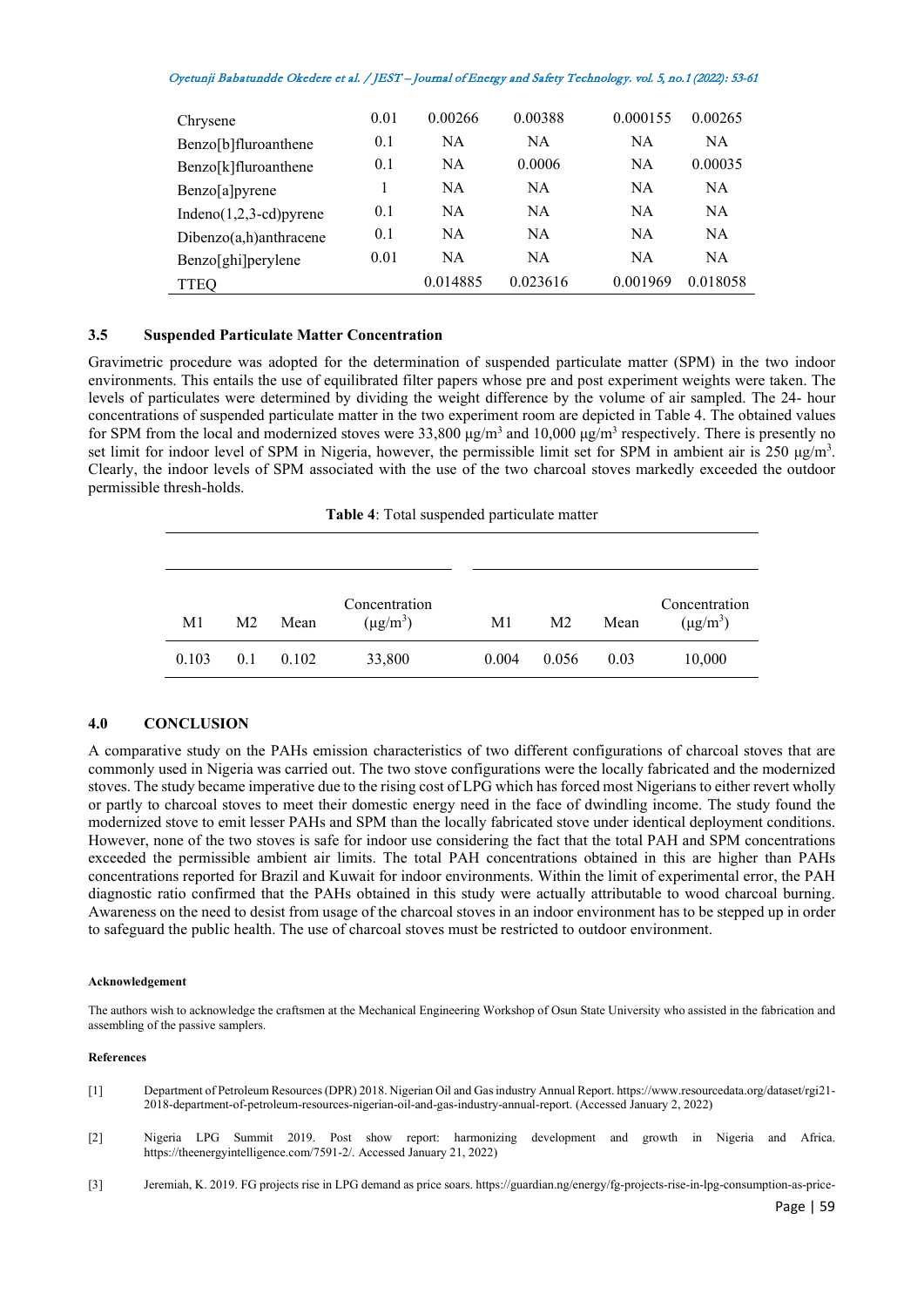soars/. (Accessed January 21, 2022)

- **[**4] Business Day 2020. Nigeria's cooking gas market yet to capture over 80 million rural dwellers. https://businessday.ng/energy/article/nigerias-cooking-gas-market-yet-to-capture-over-80m-rural-dwellers/. (Accessed January 21, 2022)
- [5] Business Day 2018. Nigeria trails peers as it consumes 1kg per capita of LPG. https://businessday.ng/energy/oilandgas/article/nigeria-trailspeers-consumes-1kg-per-capita-lpg/. (Accessed January 21, 2022)
- [6] Isara, A. R. and Aigbokhaode, A. Q. 2014. Household cooking fuel use among residents of a Sub-Urban community in Nigeria: Implications for indoor air pollution*, The Eurasia Journal of Medicine,* 46: 203-208. DOI:10.5152./eajm.2014.0051
- [7] allAfrica 2021. Nigerians reverts to charcoal, firewood as domestic LPG price increase by 100 per cent nationwide. https://allafrica.com/stories/202111180030.html. (Accessed December 2, 2021)
- [8] Bloomberg 2021. Nigerians turn to firewood and charcoal as gas prices surge. https://www.bloomberg.com/news/articles/2021-11- 09/nigerians-revert-to-firewood-and-charcoal-as-gas-prices-surge. (Accessed December 2, 2021)
- [9] Lawal, A.T. 2017. Polycyclic aromatic hydrocarbons. A review, Cogent Environmental Science, 3:1339841. DOI: 10.1080/23311843.2017.1339841
- [10] Saxena, M., Sharma, S. K., Tomar, N., Ghayas, H., Sen, A., Garhwal, R. S. and Mandal, T. K. 2016. Residential biomass burning emissions over Northwestern Himalayan region of India: Chemical characterization and budget estimation, *Aerosol and Air Quality Research*, 16: 504–518.
- [11] Abdo, M., Grumbein, S., Chou, B.J. 2001. Toxicity and carcinogenicity study in F344 rats following 2 years of whole-body exposure to naphthalene vapors, *Inhalation Toxicology*, 13: 931–950.
- [12] ATSDR 2005. Toxicological profile for naphthalene, 1-methylnaphthalene, and 2-methylnaphthalene. *Agency for Toxic Substances and Disease Registry*. 1–347. https ://www.atsdr .cdc.gov/subst ances /toxsu bstan ce.asp?toxid =43. (Accessed May 3, 2019).
- [13] Keyte, I. J., Harrison, R.M. and Lammel, G. 2013. Chemical reactivity and long range transport potential of polycyclic aromatic hydrocarbons — a review, *Chemical Society Reviews,* 42: 9333–9391. https://doi.org/10.1039/C3CS60147A
- [14] Liu, G., Cai, Z. and Zheng, M. 2014. Sources of unintentionally produced polychlorinated naphthalenes, *Chemosphere*, 94: 1–12.
- [15] Adesina, O.A., Sonibare, J.A., Diagboya, P.N., Adeniran, J.A. and Yusuf, R.O. 2018. Spatio-temporal distribution of polycyclic aromatic hydrocarbons close to a typical medical waste incinerator, *Environmental Science and Pollution Research*, 25(1): 274-282
- [16] Adesina, O.A., Adesina, A. O. and Adeniran, J.A. 2020. Level of polycyclic aromatic hydrocarbon emission in the ambient air and residual ash from a typical municipal solid waste open burning site in Nigeria, *Waste Disposal and Sustainable Energy,* 2(2): 105-111
- [17] Fatiregun, O.A., Bakare, O., Ayeni, S., Oyerinde, A., Sowunmi, A.C., Popoola, A., Salako, O., Alabi, A. and Joseph, A. 2020. 10-Year mortality pattern among cancer patients in Lagos State University Teaching Hospital, Ikeja, Lagos, Frontiers in Oncology. https://doi.org/10.3389/fonc.2020.573036
- [18] Ana, G.R.E.E., Sridhar, M.K.C. and Emerole, G.O. 2012. Polycyclic aromatic hydrocarbon burden in ambient air in selected Niger Delta communities in Nigeria, *Journal of the Air & Waste Management Association*, 62(1): 18-25
- [19] Fakinle, B.S., Odekanle, E.L, Olalekan, A.P. Odunlami, O.A. and Sonibare, J.A. 2018. Impacts of polycyclic aromatic hydrocarbons from vehicular activities on the ambient air quality of Lagosmega city, *Environmental Quality Management*, 27: 73–78.
- [20] Emoyan, O.O., Agbaire, P.O., Otobrise, C. and Akporhonor, E.E. 2011. Distribution pattern of polyaromatic hydrocarbons (PAHs) in soils in the vicinity of fuel stations in Abraka, Nigeria, Journal of Applied. Sciences and Environmental Management, 15(3): 513 – 516
- [21] Adeyi, A.A. and Oyeleke, P. 2017. Heavy metals and polycyclic aromatic hydrocarbons in soil from e-waste dumpsites in Lagos and Ibadan, Nigeria, *Journal of Health Pollution*, 7(15): 71–84
- [22] Enuneku, A., Ozekeke, O., Okpara, B., Kubeyinje, B.F., Job, O., Asemota, C.O., Imoobe, T. and Ezemonye, L. I. 2020. Ingestion and dermal cancer risk via exposure to polycyclic aromatic hydrocarbons (pahs) contaminated soils in an oil producing community, Niger Delta, Nigeria, *Environmental Toxicology and Chemistry*, 40 (1): 261-271
- [23] Faboya, O.L., Sojinu, S.O., Oguntuase, B.J. and Sonibare, O.O. 2020. Impact of forest fires on polycyclic aromatic hydrocarbons concentrations and stable carbon isotope compositions in burnt soils from tropical forest, Nigeria, *Scientific African,* 8: e00331. https://doi.org/10.1016/j.sciaf.2020.e00331
- [24] Effiong, I. A., Bassey, F.I., Iwegbue, C. M.A., Ekpa. O.D., Williams, S.A., Oguntunde, F.C., Osabor, V.N. and Martincigh, B.S. 2016. PAHs in three commercially available fish species in Bonny and cross River estuaries in the Niger delta, Nigeria, *Environmental Monitoring and Assessment,* 188(9):508 https://doi.org/10.1007/s10661-016-5479-9